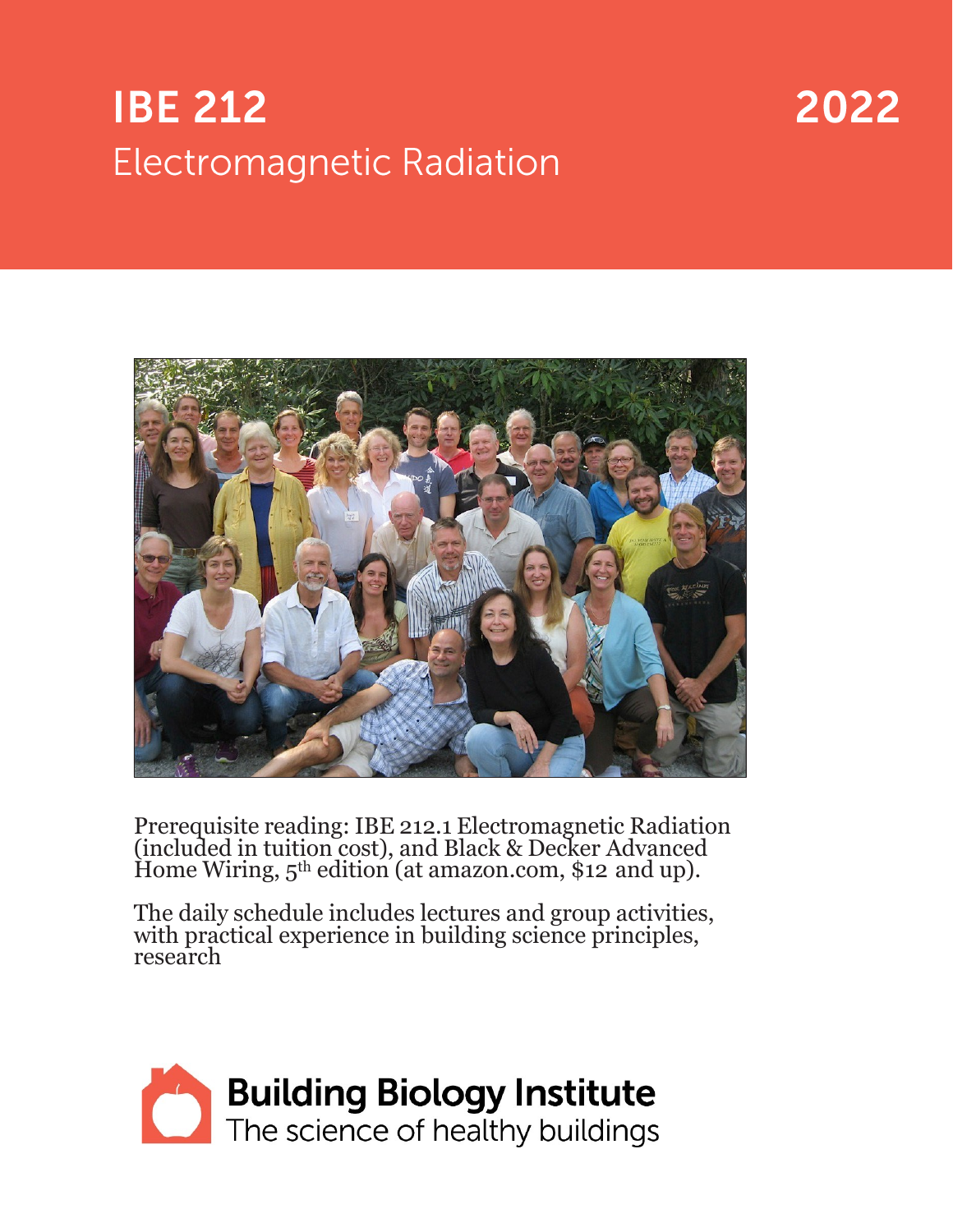## Table of Contents

| Seminar Synopsis                 | page 3 |
|----------------------------------|--------|
| Seminar Objectives               | page 3 |
| Seminar Schedule                 | page 4 |
| <b>Instructor Bios</b>           | page 5 |
| Venue Information                | page 6 |
| Travel/Meals/Shuttle Information | page 6 |



## Please direct all inquiries to: [outreach@buildingbiologyinstitute.org](mailto:outreach@buildingbiologyinstitute.org) • (866) 960-0333

10 May 2021 ~ author: LG/MC Page 2 of 6 IBE212-syllabus2022\_v1.0 .docx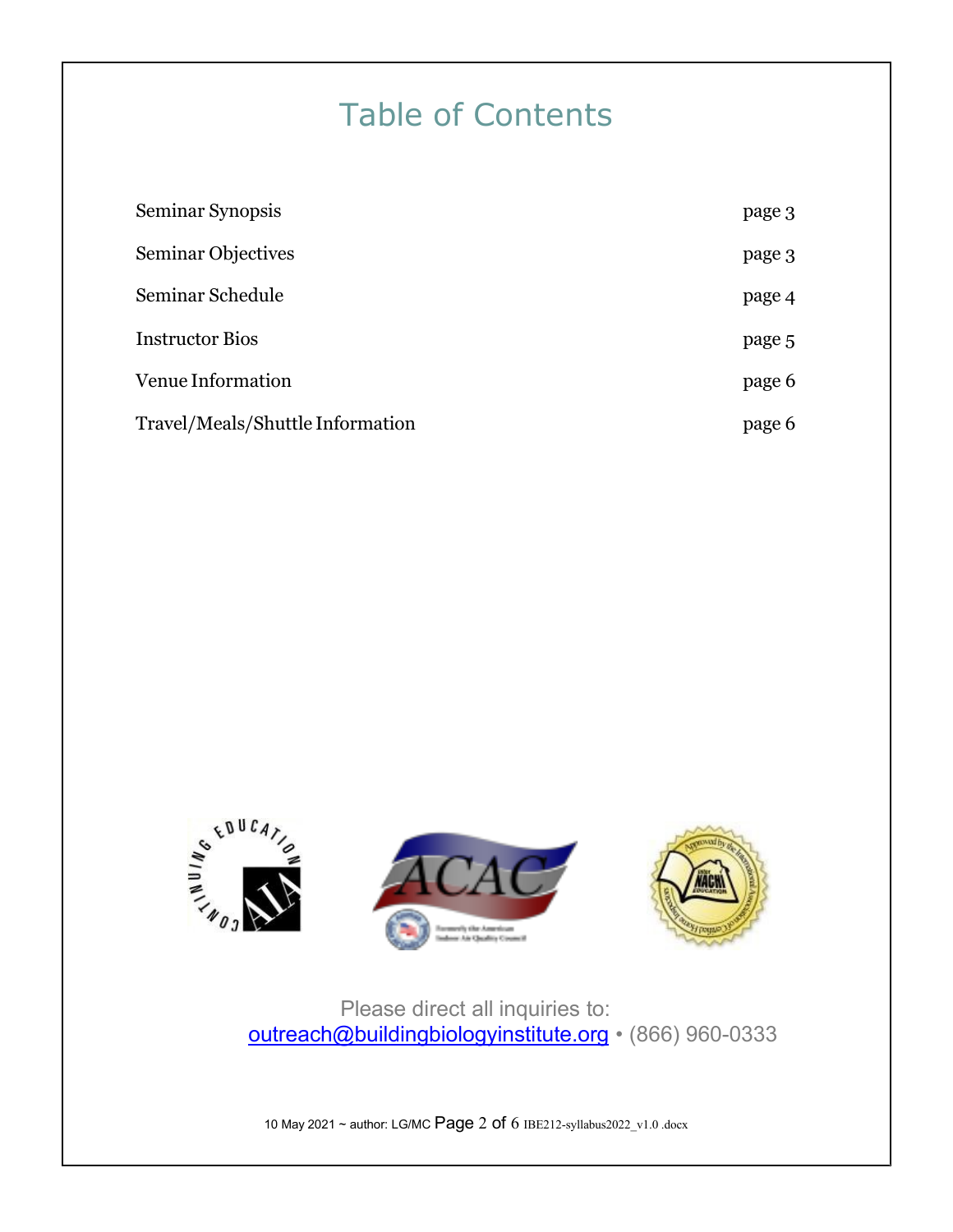## **Seminar Synopsis**

This seminar provides techniques for measurement and mitigation of man-made electromagnetic radiation (EMR); EMR is demonstrated with practical examples and case studies based on actual home inspections. Particular emphasis is placed on EMR in the bedroom. The recommended instruments used in the detection procedure are demonstrated, simpler abatement techniques are explained. Students learn by doing measurement in a lab environment. Lab time is approximately 50% of total time. Students are formed into teams. Each team has a complete set of recommended instrumentation. There will be an instructor or Lab Leader with every lab group.

Topics include:

- The physics of man-made energies
- EMF and human health issues (online study not covered in class)
- Static (DC) electric and magnetic fields
- Power system AC electric & magnetic fields
- Power system Microsurge Electrical Pollution
- Radio frequency (RF) radiation and wireless devices
- Assessment procedures & simple abatement for each type of energy

Prerequisite Course: IBE 212.1 Electromagnetic Radiation

Time requirement: Five days (successful completion of a proctored written exam is required)

## **Seminar Objectives**

1) Understand the factors that affect the indoor electro-climate environment

- Static Electric & Magnetic Fields
- AC Electric and Magnetic Fields
- Radio (Communication) Frequency Fields
- Microsurge Electrical Pollution
- Radiation and Radioactivity (online study not covered in class)

2) Learn IBE protocols and standards used to investigate electro-climate factors.

- **IBE** protocols
- Instrumentation usage
- Data analysis and solution
- **Mitigation**
- 3) Learn how to control/avoid EMF to improve health supporting nature of a building (basic mitigation techniques only)
	- Biologically effective: client responds positively
	- Technically sound: available, sustainable, effective and correctly installed
	- Aesthetically acceptable: affordable, family acceptable, sustainable

4) Understand general issues pertinent to Building Biology Environmental Consultancy

- Information Resources
- Basic Equipment Specifications and Recommendations
- Electric code awareness

5) Understand how to educate & assist clients to create a healthier home

10 May 2021 ~ author: LG/MC Page 3 of 6 IBE212-syllabus2022\_v1.0 .docx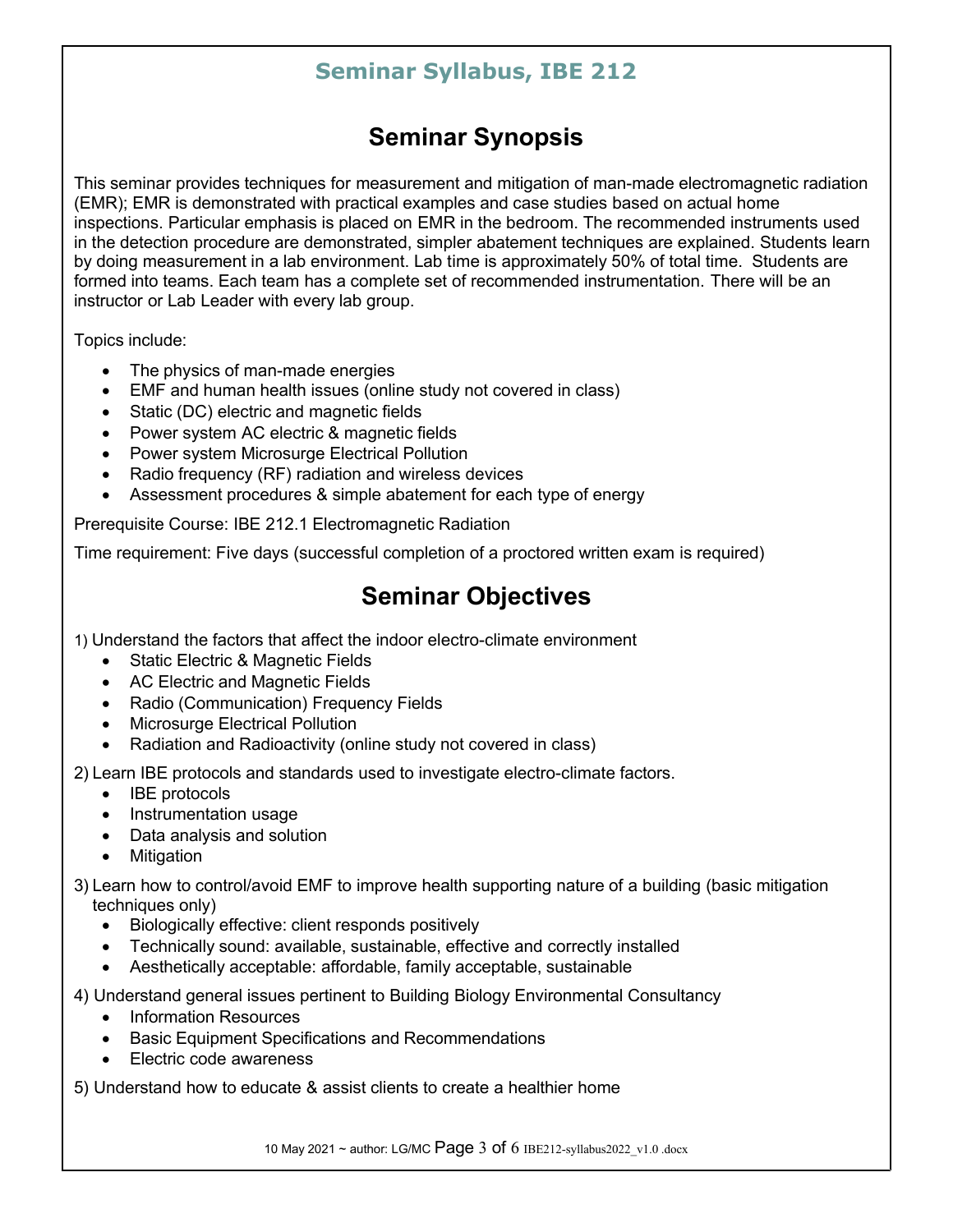## **Seminar Schedule**

#### **Day One, Wednesday, 26 October 2022**

- **IBE** Introduction
- **•** Principles of Building Biology
- Basics of Electricity
- Building Wiring & Electrical Distribution Systems
- Equipment & System Grounds
- Lab: Measurement/Detection

#### **Day Two, Thursday, 27 October 2022**

- AC Magnetic Fields
- **Terminology & Common Sources**
- Environmental Health Issues
- **EMR Inspection Protocol**
- **Smart Meter Technology**
- Lab: Measurement/Detection

#### **Day Three, Friday, 28 October 2022**

- **AC Electric Fields**
- Overview of the Grid
- **Terminology & Common Sources**
- Environmental Health Issues
- **EMR Inspection Protocol**
- Microsurge Electrical Pollution (MEP) / Dirty Electricity
- **.** 5G Cell System What is it; why is it a problem
- Lab: Measurement/Detection

#### **Day Four, Saturday, 29 October 2022**

- **Radio Frequency Fields**
- Instrumentation 27 MHz to 10 GHz
- EMF Shielding and Materials
- Lab: Mock home assessment/ remediation planning

#### **Day Five, Sunday, 30 October 2022**

- **Radioactivity/Terrestrial Radiation**
- **Equipment Recommendations & Specifications**
- **EMR Inspection Procedure Review**
- Business Support Program
- Case Studies from Lab Leaders and Instructors
- Q&A Prior to Exam
- Exam (Finishes at 3:00 pm)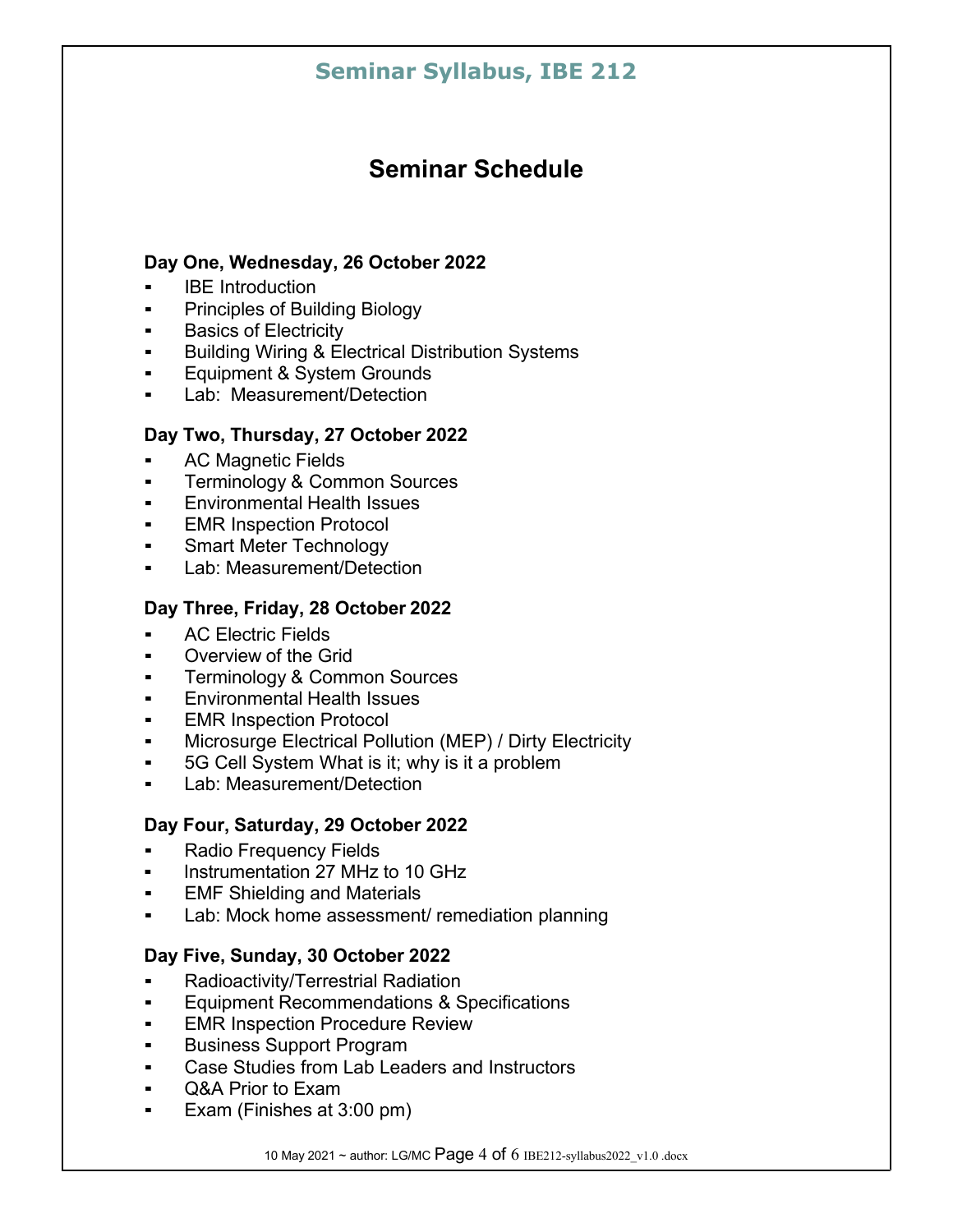### **Meet the Instructors**

IBE 212: Electromagnetic Radiation



**Larry Gust** is an electrical engineer. Mr. Gust has been teaching classes and seminars for BBI since 1996. He has been conducting on-site indoor environmental assessments (IAQ & EMF) and recommending remediation strategies since 1993. Mr. Gust holds an MBA and a BS Electrical Engineer from the University of Wisconsin and has been certified by BBI as BBEC and EMRS. For twenty-five years he was a member of management at Dow Chemical and then at the Mobil Corporation, working in manufacturing, product development and total quality management. Larry lives in Ventura California. To schedule a consultation or contact Larry, please visit: [www.gustenviro.com](http://www.gustenviro.com/)



**Rob Metzinger** is an Electronics Engineering Technologist, Certified Building Biologist, Certified Electromagnetic Radiation Safety Advisor (CERSA) Consultant, President of Safe Living Technologies Inc. He is also a factory certified Gigahertz Solutions Test Equipment Technician and Instructor. Mr. Metzinger's 20 years of experience as an independent corporate electronics field service engineer has yielded him a strong background in electrical and electronic problem solving. Education, Detection and Protection are the three pillars of his business. Rob has taken his 18 years of experience in the field of Electromagnetic Radiation to the next level and has become an educator with BBI. To contact Rob, please visit: [www.safelivingtechnologies.com](http://www.safelivingtechnologies.com/)



10 May 2021 ~ author: LG/MC Page 5 of 6 IBE212-syllabus2022\_v1.0 .docx